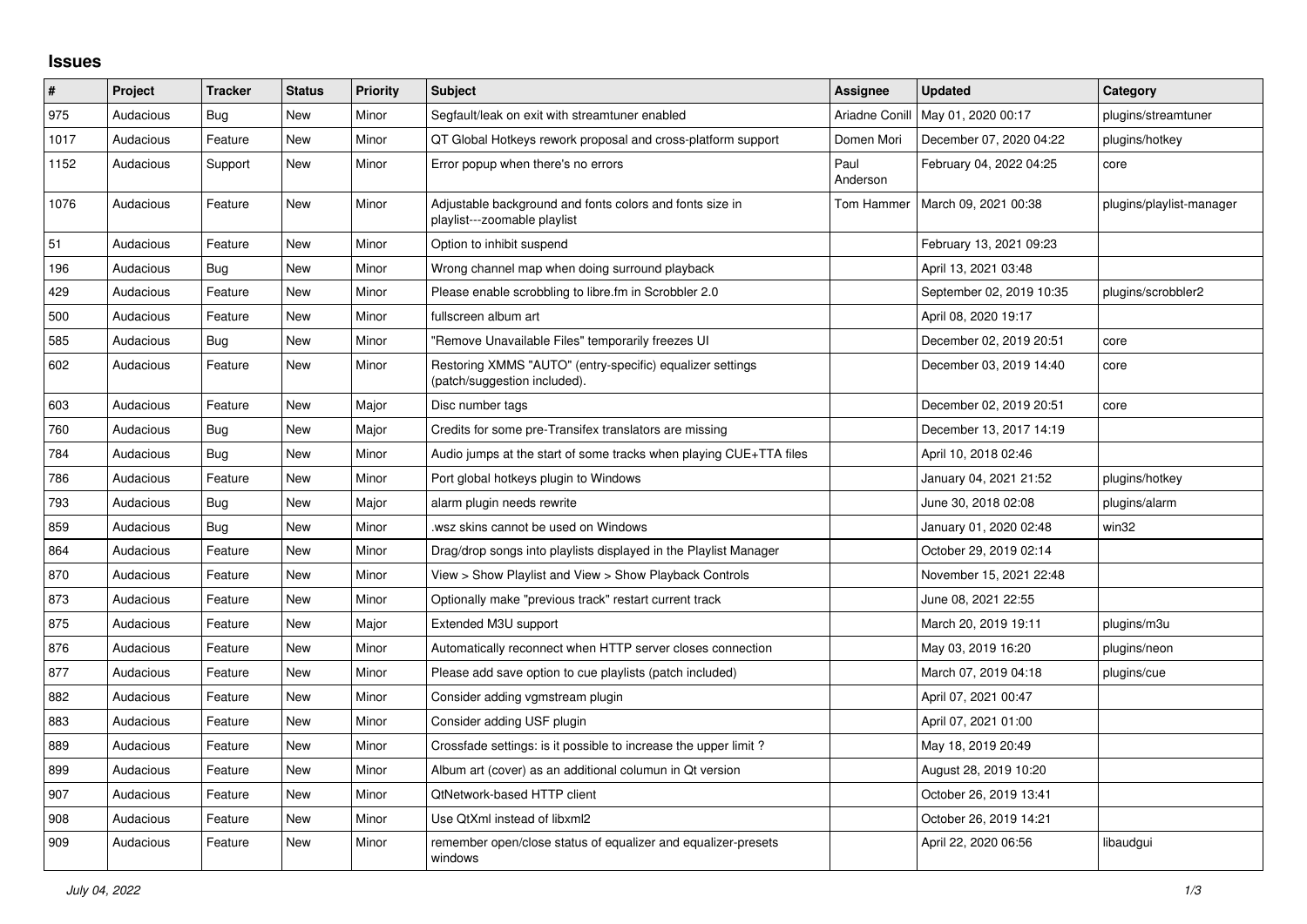| $\vert$ # | Project   | <b>Tracker</b> | <b>Status</b> | <b>Priority</b> | <b>Subject</b>                                                                                      | <b>Assignee</b> | <b>Updated</b>          | Category            |
|-----------|-----------|----------------|---------------|-----------------|-----------------------------------------------------------------------------------------------------|-----------------|-------------------------|---------------------|
| 913       | Audacious | Feature        | New           | Minor           | Play / create new playlist from selection                                                           |                 | December 02, 2019 20:13 | plugins/qtui        |
| 918       | Audacious | Feature        | <b>New</b>    | Minor           | Replace libguess with libuchardet                                                                   |                 | November 19, 2019 05:50 |                     |
| 924       | Audacious | Feature        | New           | Minor           | Option to replace playlist contents by drag and drop                                                |                 | December 02, 2019 20:15 |                     |
| 943       | Audacious | Feature        | New           | Minor           | Being able to add several folders to the library, and arrange that<br>Audacious recognizes symlinks |                 | March 23, 2020 15:41    | plugins/search tool |
| 945       | Audacious | Feature        | New           | Minor           | Balance control in newer interface                                                                  |                 | March 23, 2020 13:28    | plugins/qtui        |
| 955       | Audacious | Feature        | New           | Minor           | Enqueue option                                                                                      |                 | April 09, 2020 03:54    |                     |
| 956       | Audacious | Feature        | New           | Minor           | Stream to chromecast                                                                                |                 | January 11, 2021 01:19  |                     |
| 968       | Audacious | Feature        | New           | Minor           | Loop PSF files at normal loop points during repeat mode                                             |                 | April 16, 2020 03:25    | plugins/psf         |
| 969       | Audacious | Feature        | <b>New</b>    | Minor           | streamtuner plugin: Please add column-sortability, or at least sort<br>alphabetically by 1st column |                 | June 16, 2020 09:54     | plugins/streamtuner |
| 973       | Audacious | <b>Bug</b>     | New           | Minor           | "snd_pcm_recover failed" alsa error and "String leaked" warnings                                    |                 | August 28, 2021 08:52   |                     |
| 987       | Audacious | Feature        | New           | Minor           | Closing of Search Library tool by same method as opening it                                         |                 | May 13, 2020 00:15      |                     |
| 993       | Audacious | Bug            | New           | Minor           | Lyrics for streamed content are written to cache but not read.                                      |                 | June 07, 2020 13:10     | plugins/lyricwiki   |
| 995       | Audacious | Feature        | <b>New</b>    | Minor           | Add star rating to songs                                                                            |                 | June 16, 2020 09:56     |                     |
| 996       | Audacious | Feature        | New           | Minor           | Refine playlists when searching (search all playlists)                                              |                 | June 16, 2020 09:58     |                     |
| 998       | Audacious | Feature        | New           | Trivial         | aacgain in aac / r128 in opus                                                                       |                 | June 01, 2021 10:44     |                     |
| 1011      | Audacious | Feature        | <b>New</b>    | Minor           | Visible separator of folders in the playlist                                                        |                 | July 18, 2020 16:10     |                     |
| 1013      | Audacious | Feature        | New           | Minor           | Request re Album Art using music file metatag                                                       |                 | August 03, 2020 22:48   |                     |
| 1014      | Audacious | <b>Bug</b>     | <b>New</b>    | Minor           | Some .VGM/.VGZ files fail to play                                                                   |                 | August 17, 2020 15:29   | plugins/console     |
| 1046      | Audacious | Feature        | New           | Minor           | Add all id3v2 frames in the settings of Playlist available columns                                  |                 | December 28, 2020 21:14 | plugins/gtkui       |
| 1047      | Audacious | Feature        | New           | Minor           | Stop playing after any chosen track                                                                 |                 | December 29, 2020 01:23 |                     |
| 1048      | Audacious | Feature        | <b>New</b>    | Minor           | PipeWire support                                                                                    |                 | May 04, 2022 19:36      |                     |
| 1057      | Audacious | Feature        | New           | Minor           | Matroska (mka) chapter support                                                                      |                 | August 27, 2021 22:54   |                     |
| 1058      | Audacious | Feature        | New           | Minor           | Allow changing the language/locale in settings                                                      |                 | January 30, 2021 18:11  |                     |
| 1066      | Audacious | Feature        | New           | Minor           | Allow Equalizer window to be resized.                                                               |                 | February 11, 2021 10:05 |                     |
| 1067      | Audacious | Feature        | New           | Minor           | Equalizer adjustments are coarse.                                                                   |                 | February 11, 2021 10:09 |                     |
| 1071      | Audacious | Feature        | <b>New</b>    | Minor           | Linkage could be improved for packagers.                                                            |                 | March 31, 2021 00:32    |                     |
| 1072      | Audacious | Feature        | New           | Minor           | QT AOSD plugin                                                                                      |                 | February 17, 2021 21:18 | plugins/aosd        |
| 1082      | Audacious | Feature        | New           | Minor           | File writer option to pad track numbers with leading zeros                                          |                 | March 31, 2021 00:15    | plugins/filewriter  |
| 1088      | Audacious | Feature        | New           | Minor           | plugin: status icon: ADD option to select tray mouse Middle Click action                            |                 | April 11, 2021 12:05    | plugins/statusicon  |
| 1091      | Audacious | Feature        | New           | Minor           | Built-in lyrics support                                                                             |                 | April 28, 2021 18:24    |                     |
| 1092      | Audacious | Feature        | New           | Minor           | Reread metadata on play option                                                                      |                 | April 30, 2021 03:35    |                     |
| 1093      | Audacious | Feature        | New           | Minor           | Make the Song Dialog (Qt) window wider by default                                                   |                 | May 17, 2021 15:36      |                     |